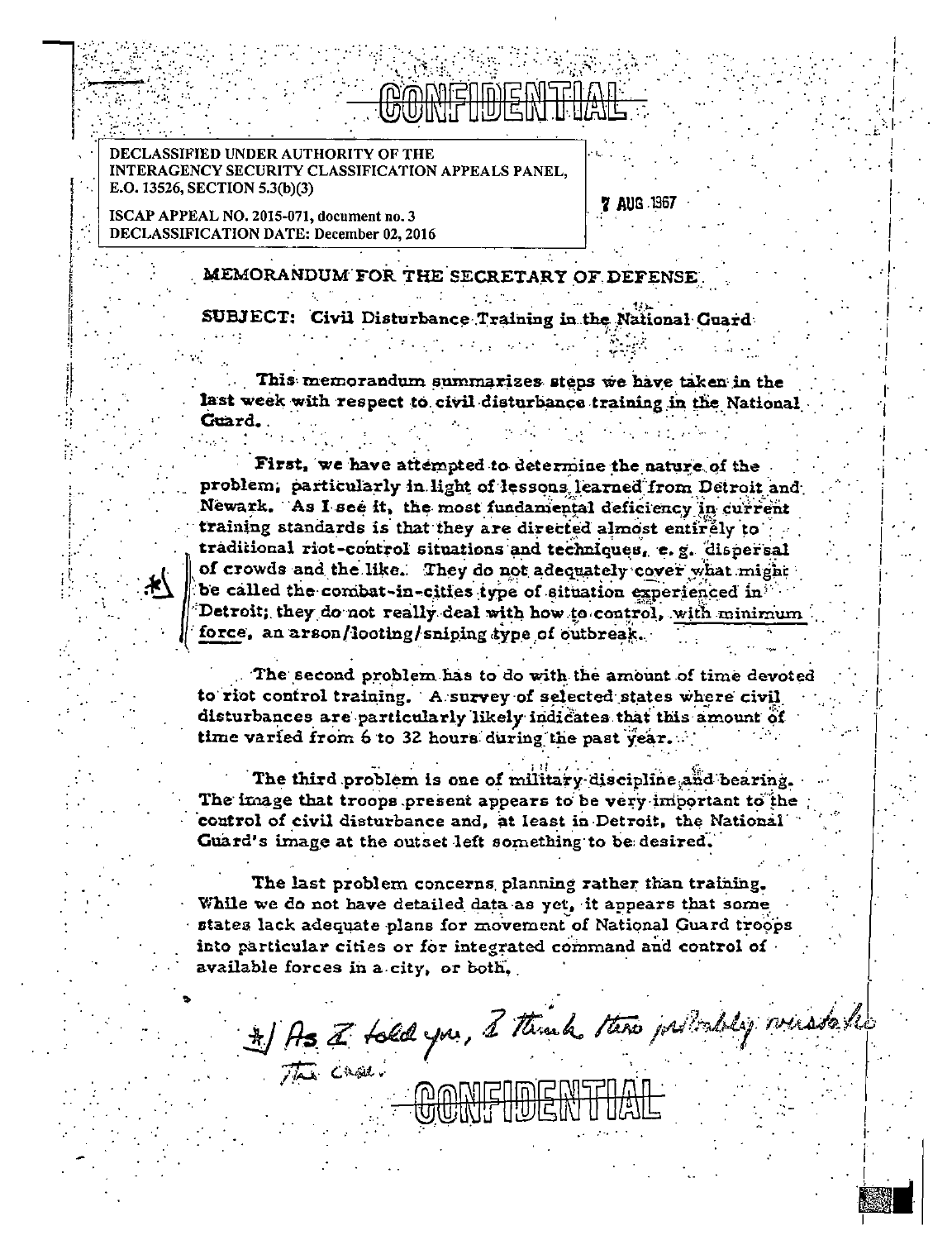## **CONFIDENTIAL**

SUBJECT: Civil Disturbance Training in the National Guard

In the light of the foregoing we have taken the following steps:

(1) Issued instructions to all active Army and Reserve Component units to incorporate certain lessons learned from Detroit in riot control planning and training. These lessons learned, which are preliminary, are listed in the attachment.

(2) Started development of a detailed training program for the remaining training periods in August and September. The program and implementing directive will be completed next Wednesday, August 9.

(3) Called a meeting of all 50 Adjutants General for next. Thursday, August 10 for the purpose of presenting the new program.

These steps are designed to cope with the short range problem. As we further assimilate the Detroit and Newark experiences over the next few weeks, we will be elaborating on the steps already taken and developing a more definitive program.

> David E. McGiffert. Under Secretary of the Army

(sgd) David E. McGiffert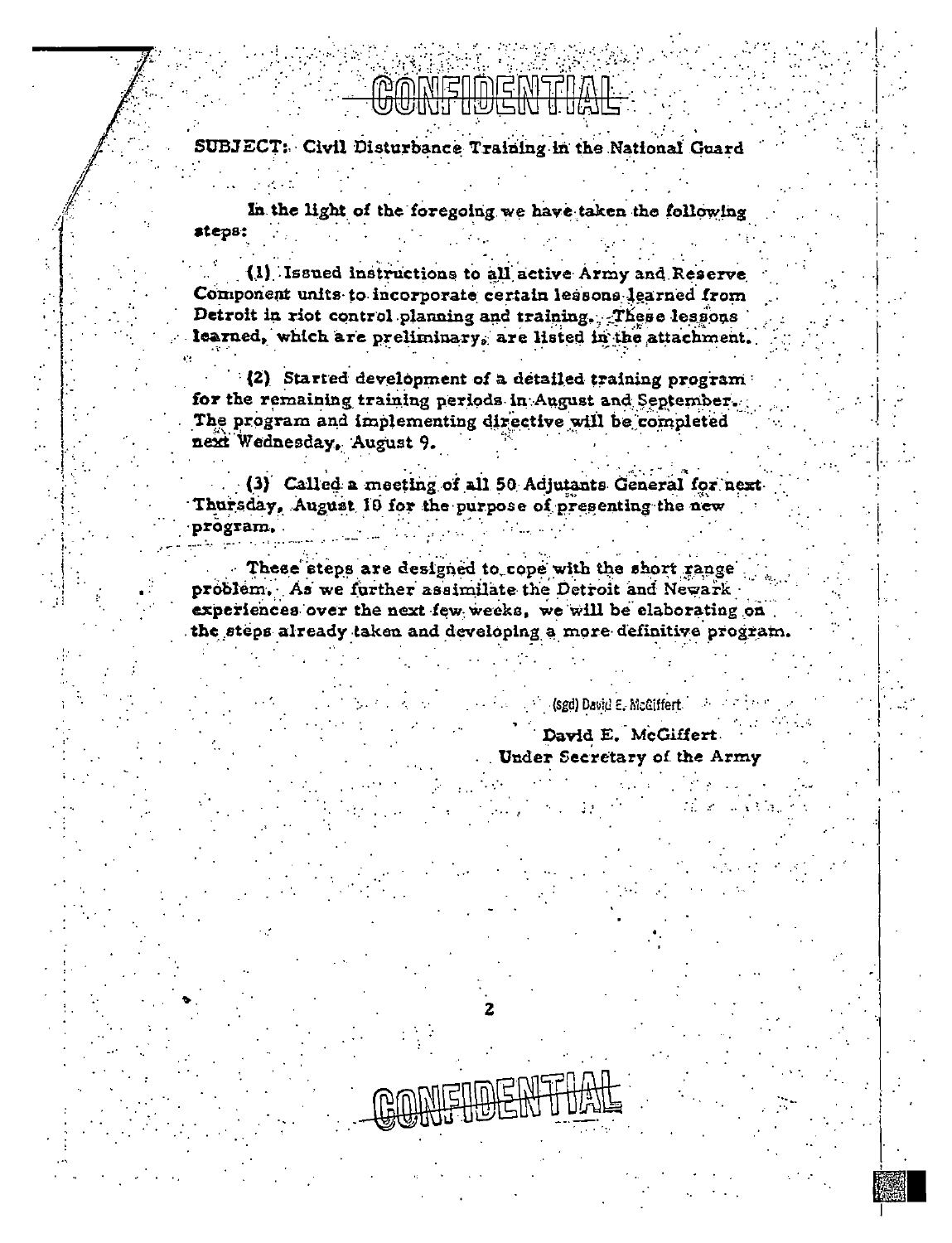#### **Operational Items**

I. Necessity for commanders at all levels to make repeated personal on-the-ground checks of troop dispositions to insure that critical assigned facilities are secured and instructions are being carried out in a military manner.

2. Importance of soldierly appearance and military discipline as a factor in impressing the populace that a disciplined force means business.

 $\sim$  3. Importance of strict adherence to rules of engagement. standards of conduct and fair treatment of civilians.

4. Need for military personnel at all echelons to be observant and for reporting significant events and information promptly to enable commanders to estimate the situation.

5. Need for training in the detection and apprehension of snipers and the caution required when they are intermingled with innocent civilians.

6. Emphasis on the use of chemical munitions and their delivery by grenade launchers and adapters.

7. Familiarization with firefighting equipment in order to facilitate its protection and to assist civilian firemen when casualties occur.

8. Accomplishment of unit reliefs in place to insure that the relieving unit has physically occupied assigned facilities and area of operation (AOR).

9. Written instructions for each soldier, outlining rules of engagement, standards of conduct and detention procedures.

10. Varied frequency of patrol patterns to preclude rioterafrom planning activities.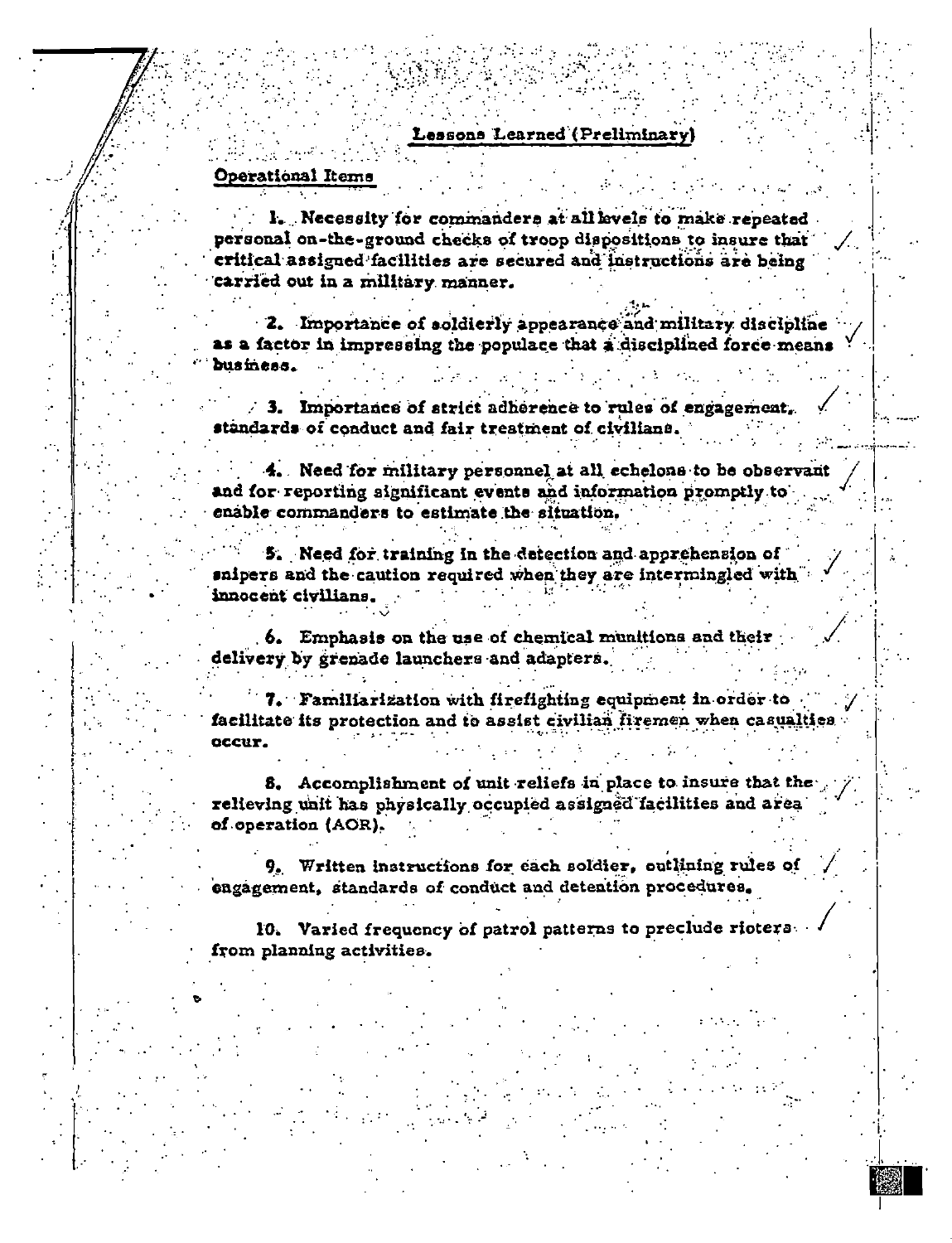### Planning Considerations

1. Possible use of psychological operations units to encourage. civilian cooperation and to explain the military mission.

2. Use of night illumination in controlling snipers and looters. by discouraging overt actions.

3. Integration of police and military patrols for area familiarity and legal considerations.

4. Coordination of searchlight equipped observation helicopters with ground patrols to insure complete coverage day and night.

5. Establishment of a mobile reserve to react to new or increased violence.

6. Establishment of priorities for physical security to preclude dissipation of force on less important facilities or those having their own physical security capability.

7. Targeting of potential trouble spots in states and cities, with maps and dossiers for contingency planning.

 $\therefore$  8. Plans for equipping and supporting troops for extended. commitment, including change of uniform, sleeping gear, and bath and laundry units.

9. Vehicle augmentation for units deployed without TOE vehicles or for units whose missions dictate additional vehicular requirements.

10. Saturation of areas with police and military patrols to suppress looting and vandalism.

11. Value of armored vehicles, not for main armament, but for their psychological impact and the protection they provide from sniper fire. Close in protection of armor by foot elements is essential...

12. Clear definition of AOR and the requirement for unity of command within the AOR.

13. Co-location of military and police command elementsf from highest to lowest levels.

Wallet card for each Guardsman describing his status when federalized.